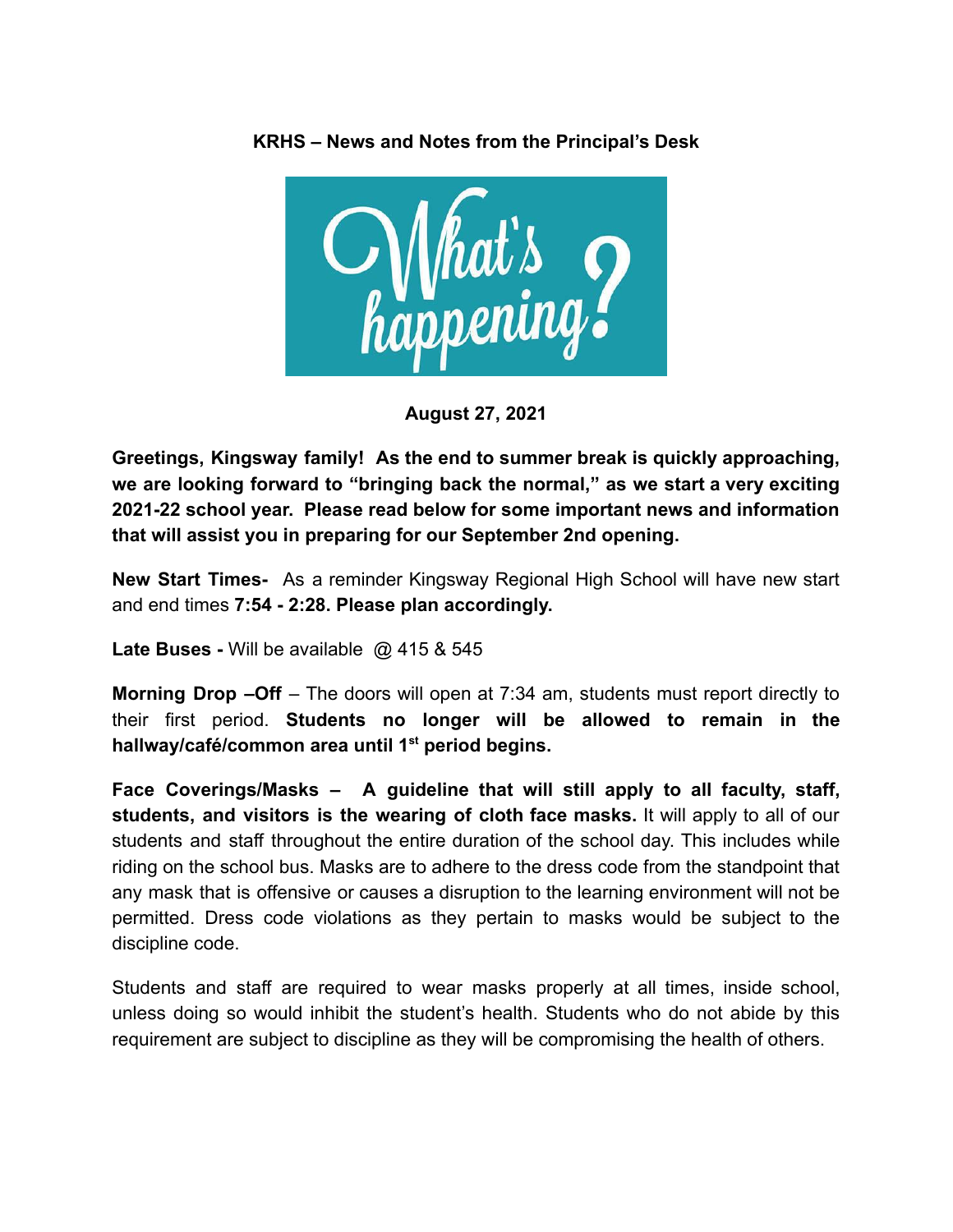Note: The District will not be providing masks to students and that the purchasing of masks will be the responsibility of parents.



Alternate First Day(s) Schedule (September 2nd& 3rd) - For the first day of school we depart somewhat from our standard "A Day" S.M.A.R.T. schedule. Students attend all eight academic periods on these two days - all four in the AM Wheel and all four in the PM Wheel. (Day Two, September 3rd, will follow the same day schedule.) The Alternate First Day Schedule enables students to meet all of their teachers on day one.

#### \*\*TECHNOLOGY\*\*TECHNOLOGY\*\*TECHNOLOGY

**Chromebooks** - All new students and previous students who do not already have a Kingsway Chromebook will have a device waiting for them when they come to their first period class this year. All students who were already provided a Kingsway chromebook last year will continue to bring in their chromebook each day fully charged and ready for school. All students will be required to use their Kingsway Chromebook each day while in school. In order to ensure interoperability and reliability we are no longer allowing students to bring in BYOD laptops - they must use their Kingsway provided device.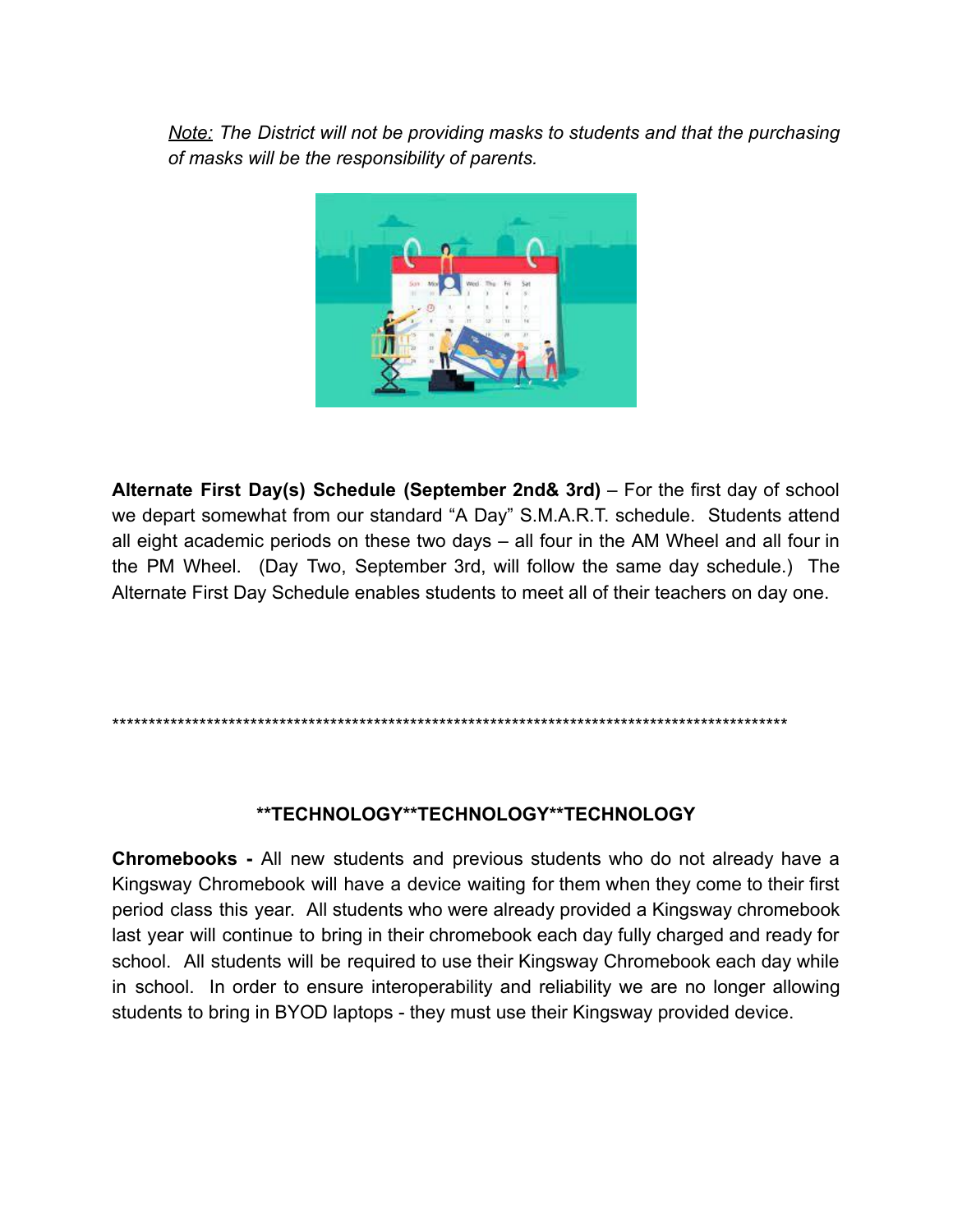**Google Apps Account Password** - All students have a Google Apps Login and Password that has been set by the school district. This information can be found in your PowerSchool Parent Portal under "Student Credentials". You should have received information in a previous broadcast with login information for this. If you cannot login or are having trouble please email registrar@krsd.us and they can help you out. Your student will need this login and password for many of their functions at Kingsway (ie. Chromebooks, Schoology, Google Apps, 3rd party apps)

**On-Going Technology Support -** It is our goal to ensure you and your child to have any technology issues/questions answered in a timely manner. If your child requires any support with technology, please do not hesitate to go to [www.krsd.org/technology](http://www.krsd.org/technology).

**Bring Your Own Device** - We are **not** permitting students to bring in their personal laptops/computers/IPADS Phones will be permitted with discretion.

**PowerSchool/'21-'22 schedule-** The parent portal is available. Please log in, view, and print your child's schedule. Your child is expected to bring this printed copy to school. If you cannot print it, your child will be permitted to access via their smartphone during the day FOR THE FIRST WHEEL ONLY. Upon arriving for the first day of school, your child is expected to report to Class 1, Bell 1 to begin his or her day.

\*\*\*\*\*\*\*\*\*\*\*\*\*\*\*\*\*\*\*\*\*\*\*\*\*\*\*\*\*\*\*\*\*\*\*\*\*\*\*\*\*\*\*\*\*\*\*\*\*\*\*\*\*\*\*\*\*\*\*\*\*\*\*\*\*\*\*\*\*\*\*\*\*\*\*\*\*\*\*\*\*\*\*\*\*

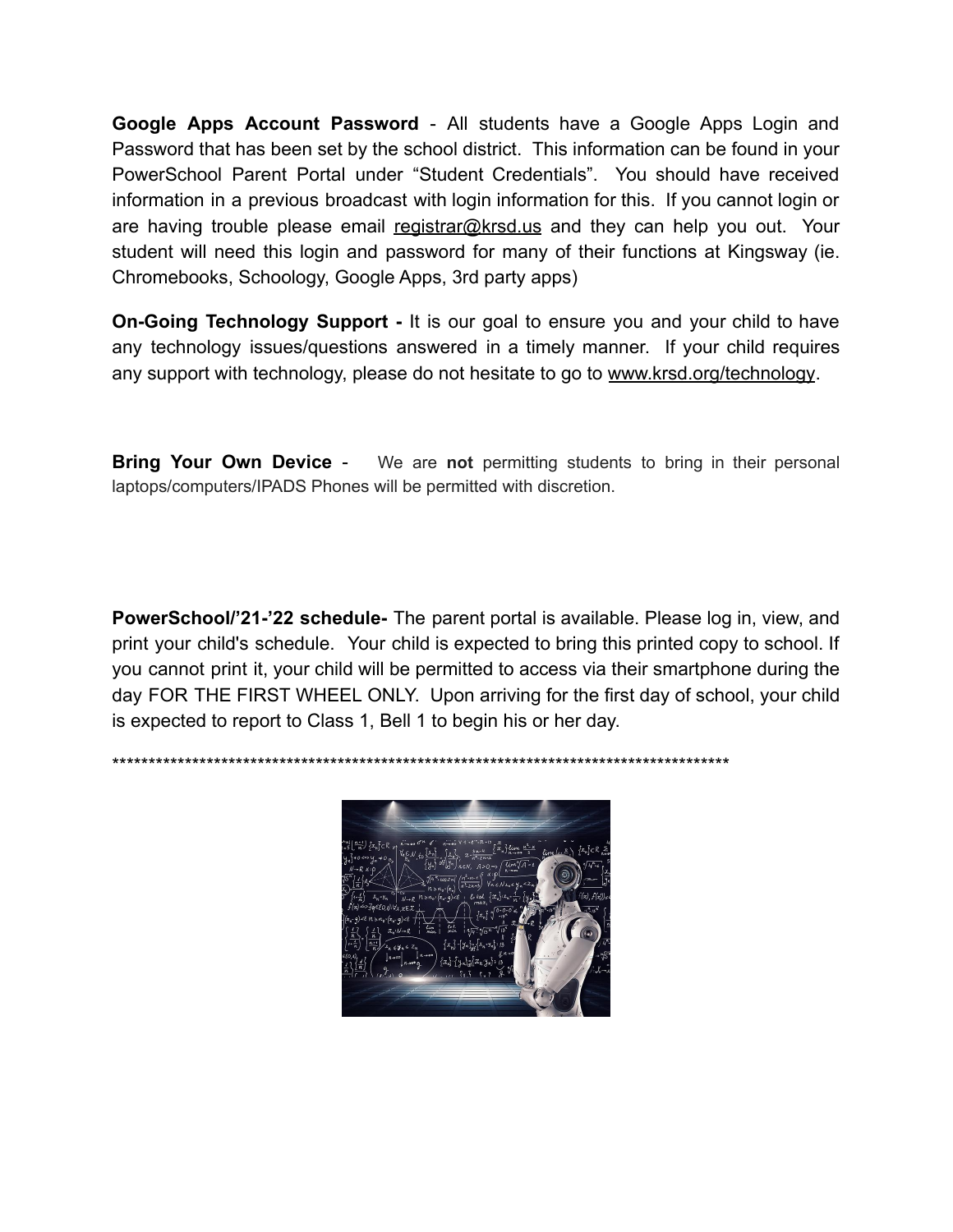# **TESTING STARTS EARLY**



#### **MAP Assessments**

In an effort to understand the impact of COVID on individual student learning and to provide students, parents, & teachers with important academic feedback, Kingsway Regional School District will be implementing MAP (Measures of Academic Progress) testing beginning during the 2021-2022 school year. Our new 1:1 initiative eases the opportunity for Kingsway to administer MAP assessments in math and ELA as a universal screener for all students with immediate results for educators to use to support learning. MAP is a norm-referenced assessment that measures achievement and growth. It provides teachers with accurate, and actionable evidence to help target instruction for each student or groups of students regardless of how far above or below they are from their grade level. This assessment is not included in a student's course grade, as it is an informative measure implemented to allow teachers to hone in on each student's readiness level. Score reports will be shared with students and families; questions about scores can be directed to your student's guidance counselor.

Fall MAP Administration Dates are as follows:

#### **● High School: Sept 8-13**

On these dates, all students are required to bring their school-issued chromebook and ensure it is fully charged for MAP testing, which will take place in each student's Math and English classes. More information about MAP [Assessments](https://www.krsd.org/Page/1785) can be accessed on [our district website, by clicking here.](https://www.krsd.org/Page/1785) <https://www.krsd.org/Page/1785>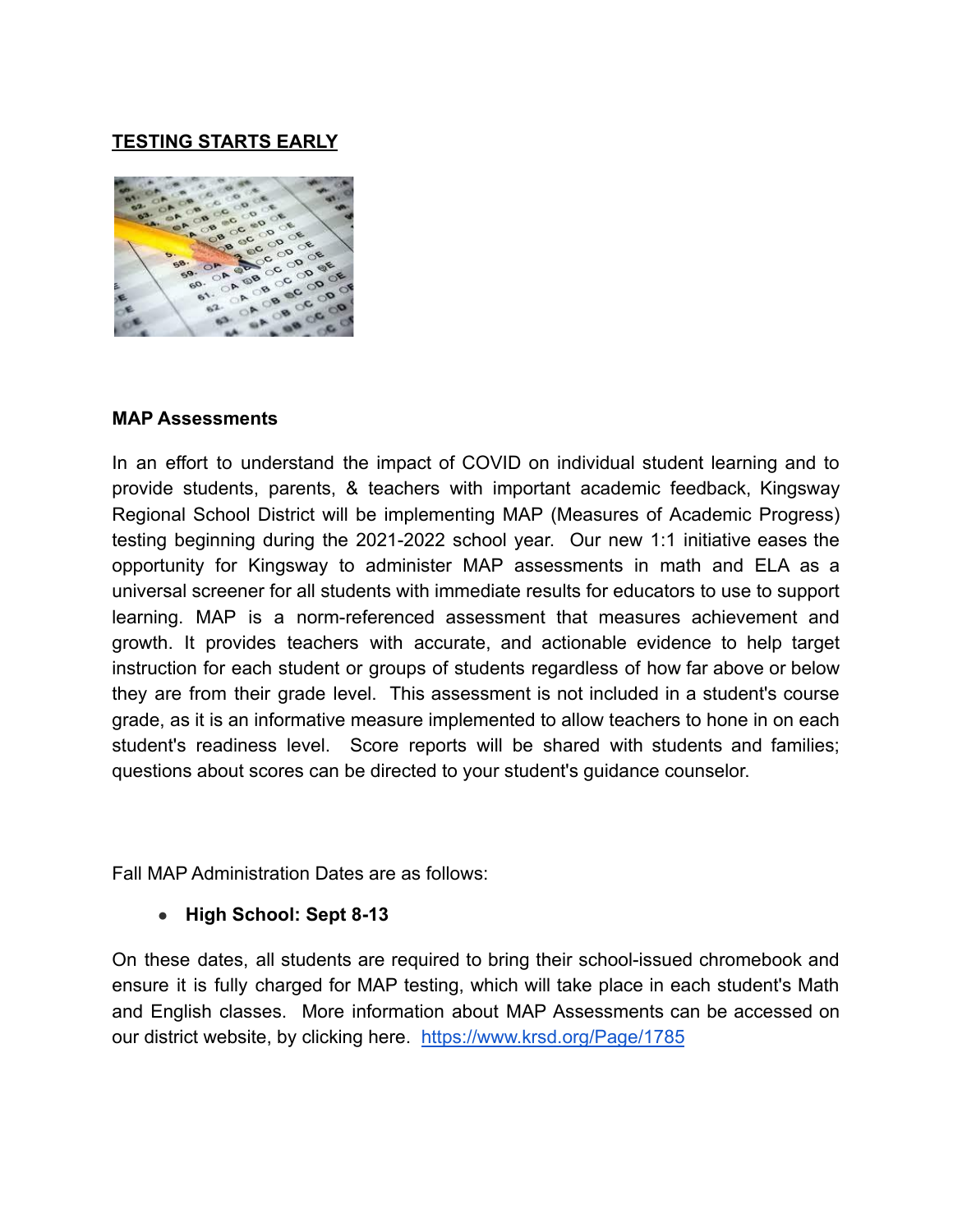## **Start Strong Assessments**

The New Jersey Department of Education is requiring a Fall 2021 administration of the Start Strong assessment. These assessments are intentionally brief, designed to maximize instructional time and quickly provide critical data to teachers and school leaders. Additionally, Start Strong assessments provide schools and districts the flexibility to address students' unique needs at the beginning of the school year. Families will receive an Individual Student Report (ISR) for each content in which their student is tested during the Fall 2021 Start Strong Assessment. Kingsway Regional School District will administer the Start Strong Assessments on the following dates:

- Middle School (Math & ELA): October 4
- High School (Math & ELA):October 5,6
- High School (Science): October 7

On these dates, all students are required to bring their school-issued chromebook and ensure it is fully charged for Start Strong testing; more information regarding bell schedules and student testing locations is forthcoming. Additional [resources](https://www.krsd.org/Page/1979) and parent guides related to Fall 2021 Start Strong can be [accessed](https://www.krsd.org/Page/1979) on our district website, [by clicking here.](https://www.krsd.org/Page/1979)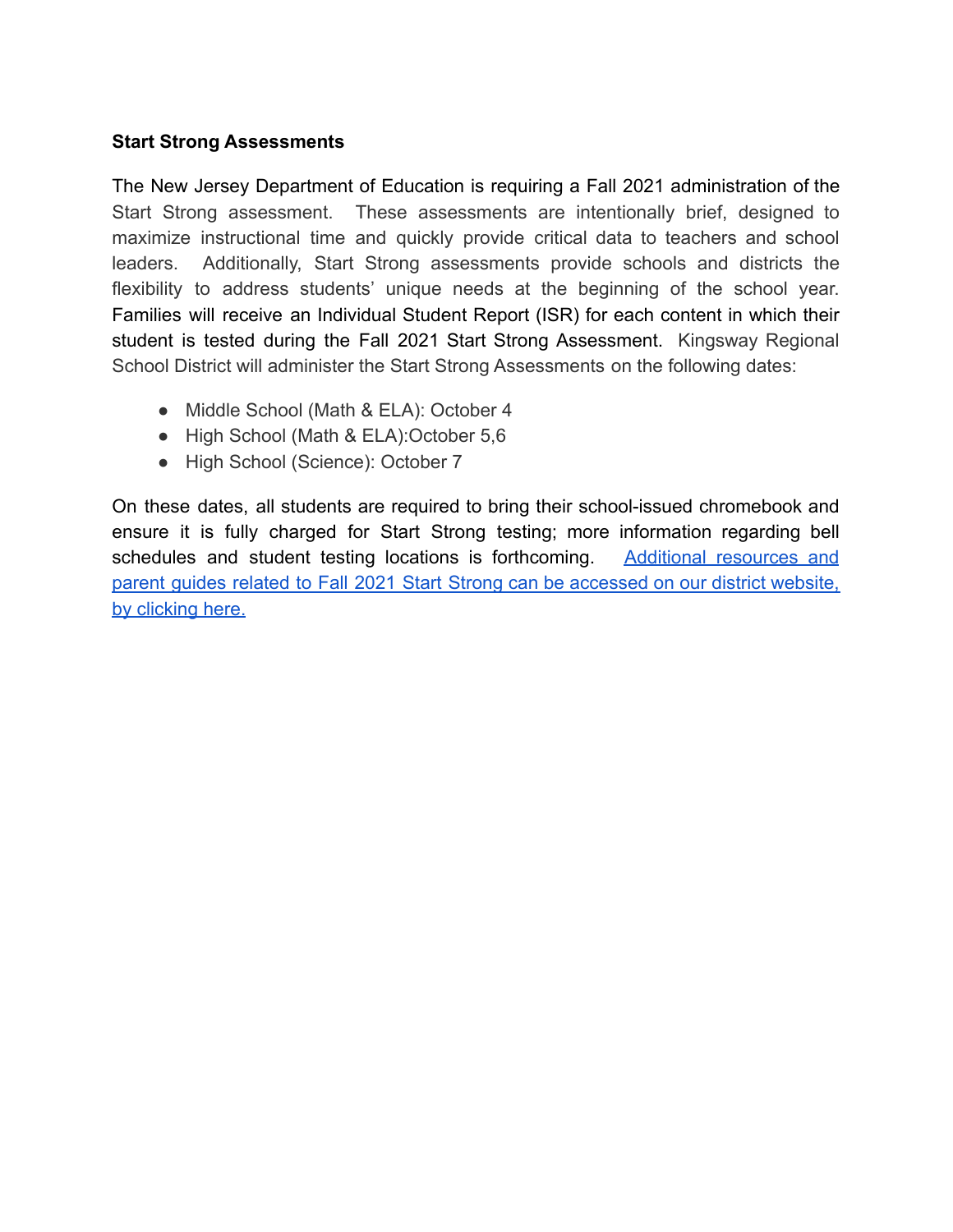

**Clubs/Activities-** We are excited to offer a plethora of options for clubs and activities. Please click on the following link to review : <https://www.krsd.org/domain/480>

**KRHS Student Handbook –** All parents and students are urged to review the *KRHS Student Handbook* accessible on our website - KRHS Student [Handbook](https://www.krsd.org/Page/982). It is located through the "For Students" link on the High School page. As you peruse the Handbook, please be sure to review the following areas:

- Dress Code
- Code of Conduct
- Attendance Policy
- Late to School
- Twenty-five (25) Point Benchmark

**Free/Reduced Lunch Application -** The Kingsway Regional School District offers a choice of healthy meals that meet the nutritional standards established by the National School Lunch Program. Children from households that meet federal income guidelines are eligible for free or reduced (\$0.40) price lunch. To apply for free or reduced priced lunch, please print and complete the application available online (<https://www.krsd.org/domain/119>) and return it to the school. If your child qualified for free or reduced price meals last year, you'll need to fill out an application for the 2020-2021 school year. We look forward to serving healthy lunch options to your child. If you have any questions, please contact Holly Haynes at 856-467-3300, x4227.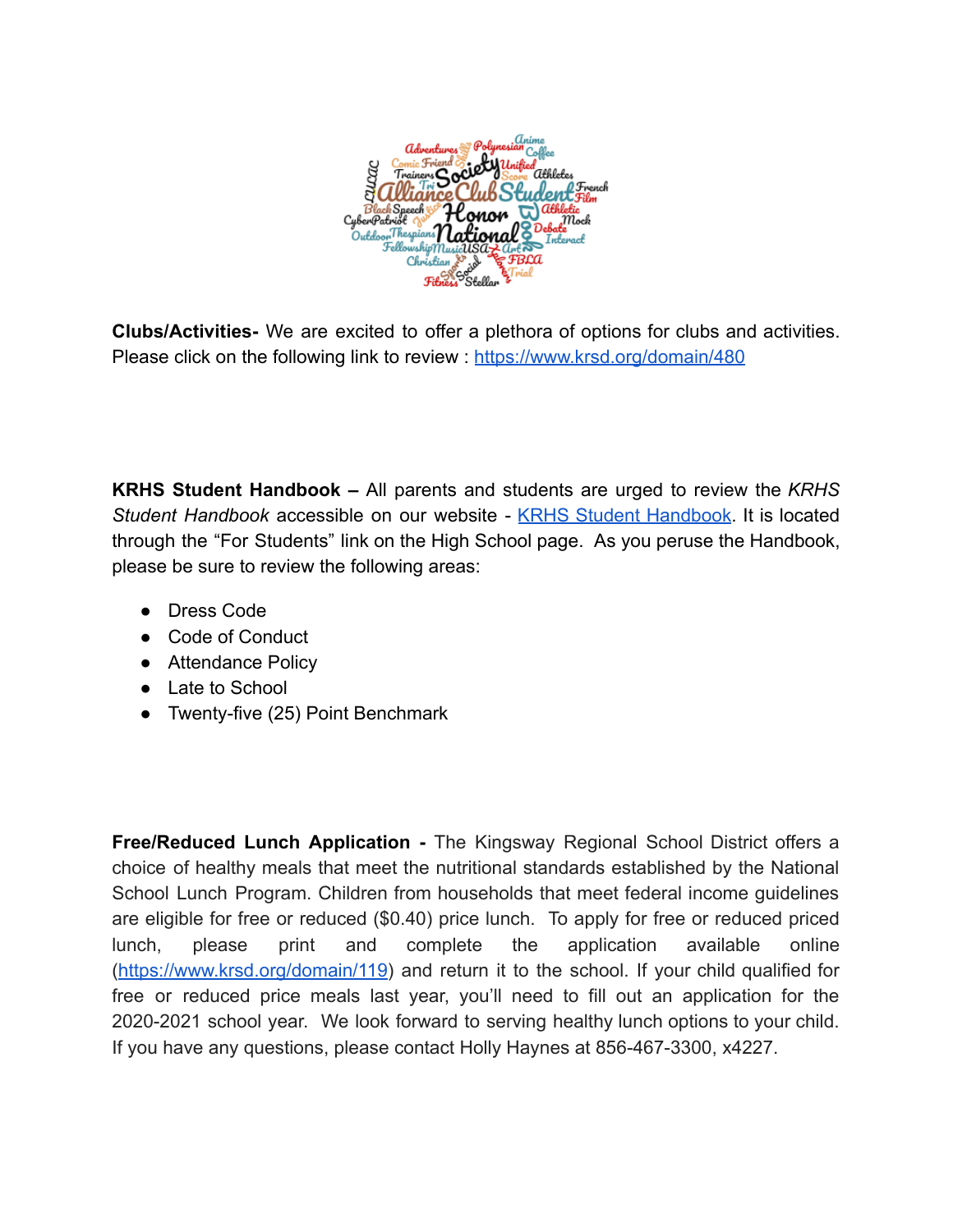**Item drop off for students** - In order to minimize disruptions to the academic environment and promote students' personal responsibility, it is respectfully requested that parents make every effort to avoid dropping off food items during the school day. Instructional time will not be interrupted for routine issues or to ask a student to come pick up forgotten food items. Kingsway Regional High School has implemented the following protocol with regard to items dropped off at school by parents:

Student lunches that are delivered after the start of the school day can be claimed by the student at the start of the S.M.A.R.T. period.

Please make sure the item(s) are in a bag and clearly labeled with the student's name and grade level.

At no time will fast food/pizza/beverages or any other items from restaurants or outside vendors be accepted.

**KRHS Back to School Night 2021 –** Please mark your calendars. The Kingsway Regional High School Back to School Night virtual program is scheduled for Thursday, September 23, 2021. Additional information will be forthcoming as the program draws nearer.

**UNDERCLASSMAN Pictures and ID Photos** –Save the Date! Please mark your calendars for Underclassmen pictures and Student ID card photos. On September 9th, 10th, the students will have their pictures taken during PE classes. Order forms will be given to the students when available and there will be an option to order pictures online through our website.

The link to order online is **<http://www.lorsstudio.com/undergrads/order/> and the school login code is 22-26KW.**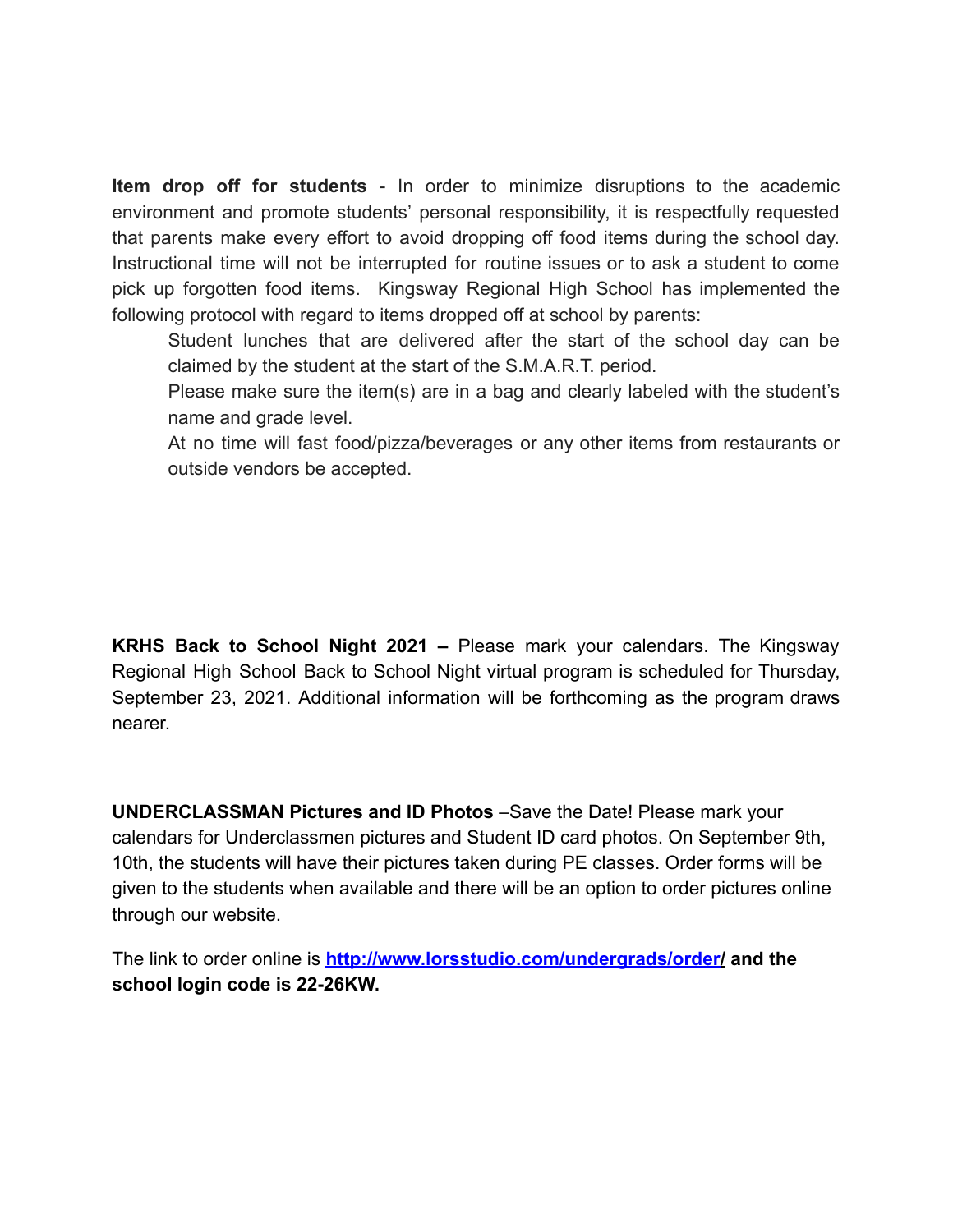**Graduation Date -** Friday, June 17th, 2022 at 5:45 pm. (Rain Date Saturday, June 18th, 2021, at 5:45 pm). For more information on the entire school calendar, visit our website. https://www.krsd.org/Page/1920



# **Upcoming High School Events**:

UPCOMING HIGH SCHOOL EVENTS:

#### **SEPTEMBER**

- September 1 In-Service Day (no school for students)
- September 2 Students Return (full day)
- September 6 School Closed in observance of Labor Day
- September 23 High School Back to School Night (6:30 p.m.)
- September 25 Swedesboro-Woolwich Day/15th Annual Dragon Run
- September 27 In-Service Staff (no school for students)
- September 28 College Information Night (6:30 p.m.
- September 30 Board of Education Meeting (6:30 p.m.)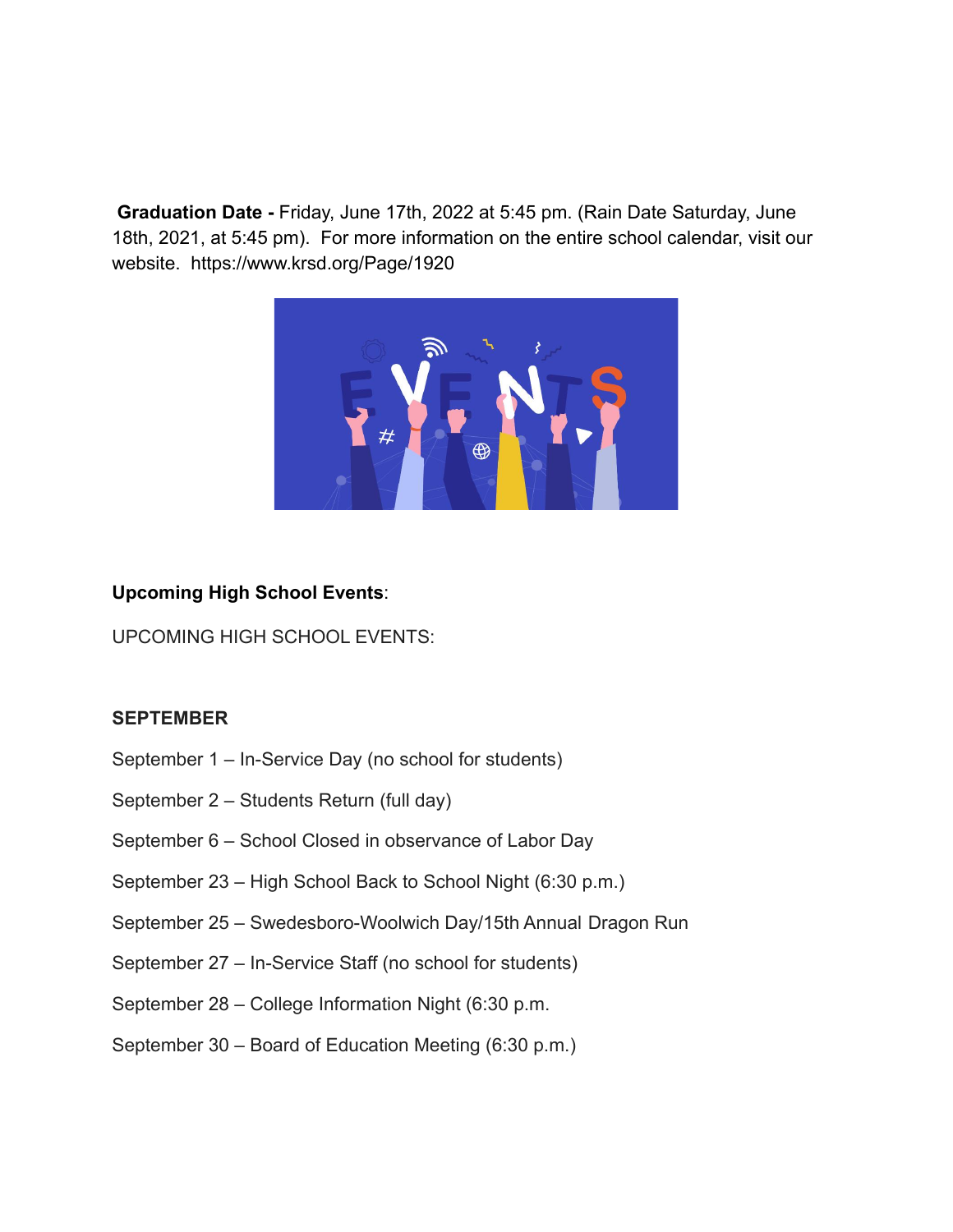## **OCTOBER**

- October 2 SATs
- October 5 Financial Aid Night (6:30 p.m.)
- October 11 In-Service Day (no school for students)
- October 13 PSATs
- October 13 Undergrad pictures make-ups
- October 14 KHSAC Meeting (5:00 p.m.)
- October 14 Board of Education Meeting (6:30 p.m.)
- October 15 Homecoming Game
- Octobver 16 Homecoming Dance
- October 19 Team Scholastic Parent Night
- October 26 Curriculum & Programming Night (6:30 p.m.)

*If you would like to request that a hard copy of the E-letter be mailed to you, please contact my secretary, Sue Barber – barbers@krsd.org, or EXT. 4208.*

# **Thank you to KRHS's Renaissance Program Sponsors:**